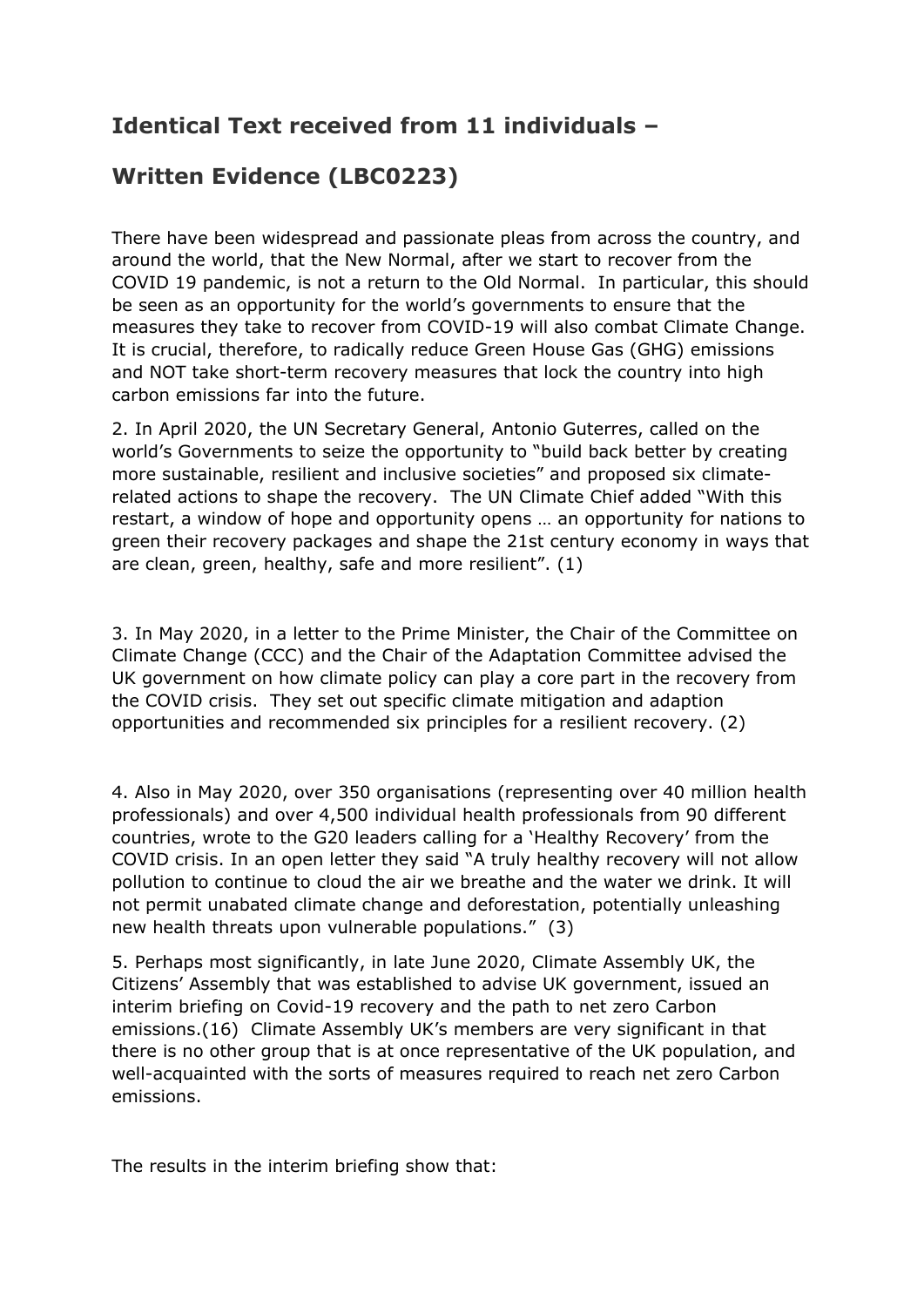• 79% of assembly members 'strongly agreed' or 'agreed' that, "Steps taken by the government to help the economy recover should be designed to help achieve net zero [Carbon emissions]";

• 93% of assembly members 'strongly agreed' or 'agreed' that, "As lockdown eases, government, employers and/or others should take steps to encourage lifestyles to change to be more compatible with reaching net zero [Carbon emissions]."

6. The degree of urgency could not be greater. The 2020 report to Parliament from the Committee on Climate Change (17) stated that all Departments should : "demonstrate adaptation planning for a minimum of 2°C and consideration of a 4°C global temperature rise (by 2100 from pre-industrial levels). [Bold emphasis added.] This statement is astonishing on at least two counts. Firstly, the UK Government seems to have given up on its commitment to the 2015 Paris agreement to keep global temperature rise "to well below 2 degrees Celsius (2°C ) above pre-industrial levels and to pursue efforts to limit the temperature increase even further to 1.5 degrees Celsius (1.5°C )". The UN Intergovernmental Panel on Climate Change (IPCC) subsequently released its SR15 Report (18) which warns how significantly worse the effects are likely to be between 1.5°C and 2°C. Secondly, the UK Government seems to consider that a 4°C rise is acceptable and manageable. By contrast, the widespread expert view is that a 4°C rise is short-hand for 'catastrophic and consistent with the global collapse of financial, political, social and ecological systems.'

7. The measures that the UK Government takes to ensure a social and economic recover from the COVID crisis must, therefore, have at their core the long-term condition of the planet, its structures and its finite thresholds. The COVID crisis has showed us that the world is capable of acting on the scale that is required to avoid climate and ecological catastrophe.

8. Solving acute short-term problems while at the same time ensuring long-term planetary sustainability is at the heart of the Climate Interactive policy of Multi-Solving. At the core of this approach is the rhetorical question 'How does me solving my problem help you to solve your problem?' The approach is most vividly set out in the 17 minute Ted Talk by Dr. Elizabeth Sawin (4) which anyone developing policy on recovery from the COVID crisis is strongly urged to watch. Amongst other Multi-Solving scenarios, Dr Sawin describes solving acute health problems at the same time as combating Climate Change.

9. A Multi-Solving approach seems to be ideally suited to achieving a social and economic recovery from the acute and harrowing COVID-19 crisis and at the same time combating the chronic and potentially catastrophic consequences of climate and ecological collapse. The number of deaths as a result of Climate Change and its causes and consequences is set to dwarf those from COVID-19 if we do not take critical action as a matter of great urgency to reduce global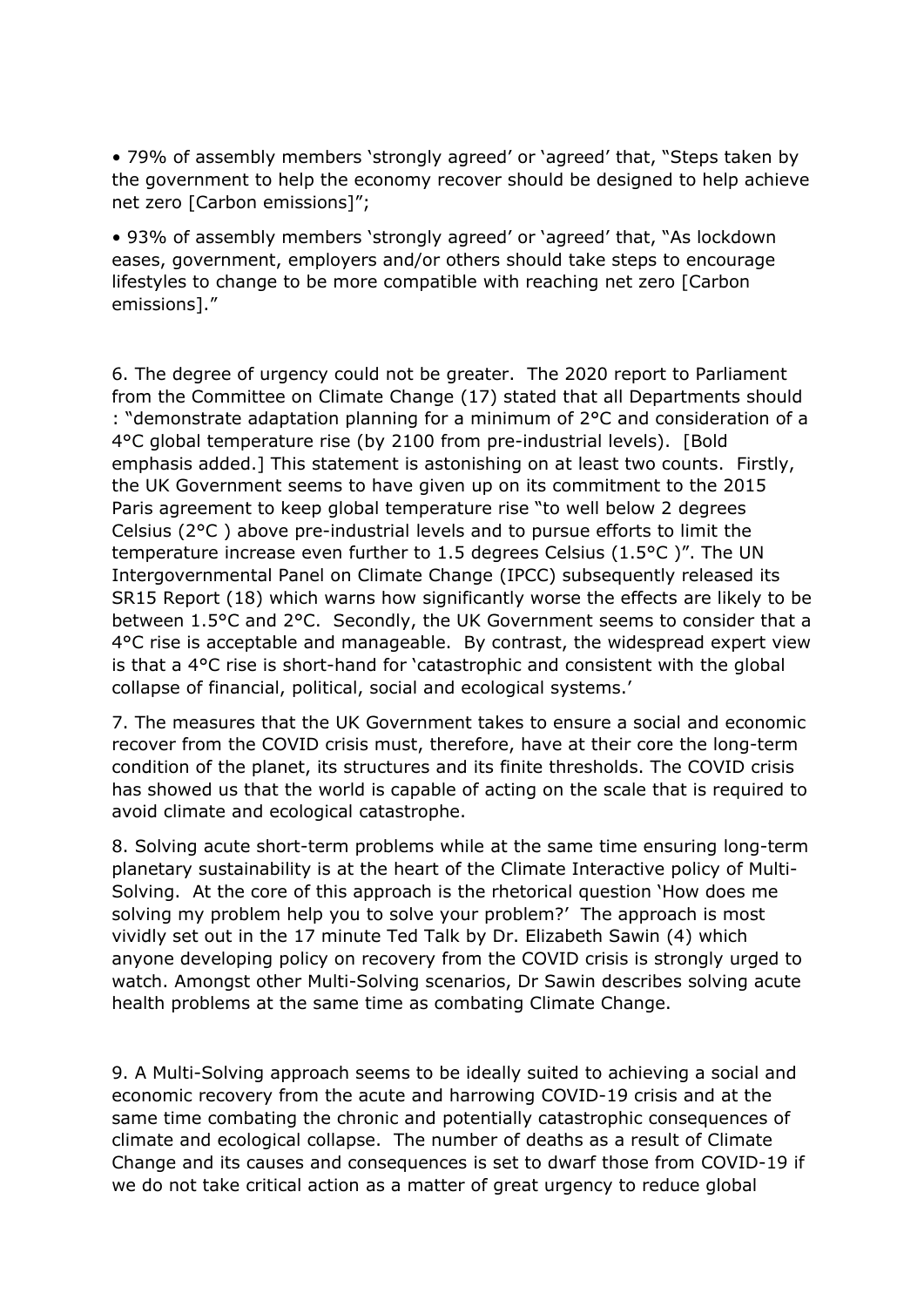carbon emissions. Further warming will continue for decades even after we begin to take serious action.

10. The number of people the World Health Organisation estimate die as a result of polluted air every year is over 7 million. Ambient air pollution alone caused some 4.2 million deaths in 2016, while household air pollution from cooking with polluting fuels and technologies caused an estimated 3.8 million deaths in the same period. (24) Improved air quality, with consequent reduction in both human and economic costs, is just one of the many co-benefits of moving to a greener economy.

11. The Welsh Assembly Government is to be congratulated for taking its ground breaking Wellbeing of Future Generations Act to the next level by joining the Wellbeing Economy Governments partnership (WEGo). In a 10 minute Ted Talk (5), Nicola Sturgeon, First Minister of Scotland - which was one of the founder members of WEGo - sets out why governments must stop prioritising Gross Domestic Product (GDP) above all other considerations, and embrace the UN Sustainability Goals (6) which are at the heart of Wellbeing Economy Governments. There are a number of metrics other than GDP that already exist and are being successfully used. WEGo has set out 10 principles that Governments in the partnership can use to 'build back better' after the COVID crisis. (8) (9). It is reassuring that the UK Parliament has introduced its own Wellbeing of Future Generations Bill.

12. It is not sufficient for governments, either national or local, merely to cut the carbon emissions within its own buildings, institutions and structures which it has direct responsibility to manage. The UK Government and Devolved Administrations, as well as Local Government across the UK, must take the lead to encourage, facilitate and reward zero carbon measures across all aspects of society within its geographical borders. This includes all aspects of society from energy production to transport, from high-street shops to multi-national business, from individual citizens to entire towns and cities, and transition from a linear economy to a Circular Economy. This rather poses the question 'If they don't, who will?'

13. It is not sufficient for Governments merely to cut the Green House Gas emissions produced within its own geographic boundary, often referred to as its Production Emissions. These do not account for the GHG emissions that result from the goods and services consumed by its citizens: if someone buys a washing machine in the UK there are GHG emissions somewhere in the world associated with it. Air pollution does not recognise national borders. The Consumption Emissions for the UK takes imports and exports into account and includes emissions associated with goods, services and international travel resulting from people living in the UK. This gives a more honest way to describe the UK's contribution to global GHGs and its responsibilities to reduce them. In the case of the UK, its Consumption Emissions are both significantly higher than its Production Emissions and falling very much more slowly. The UK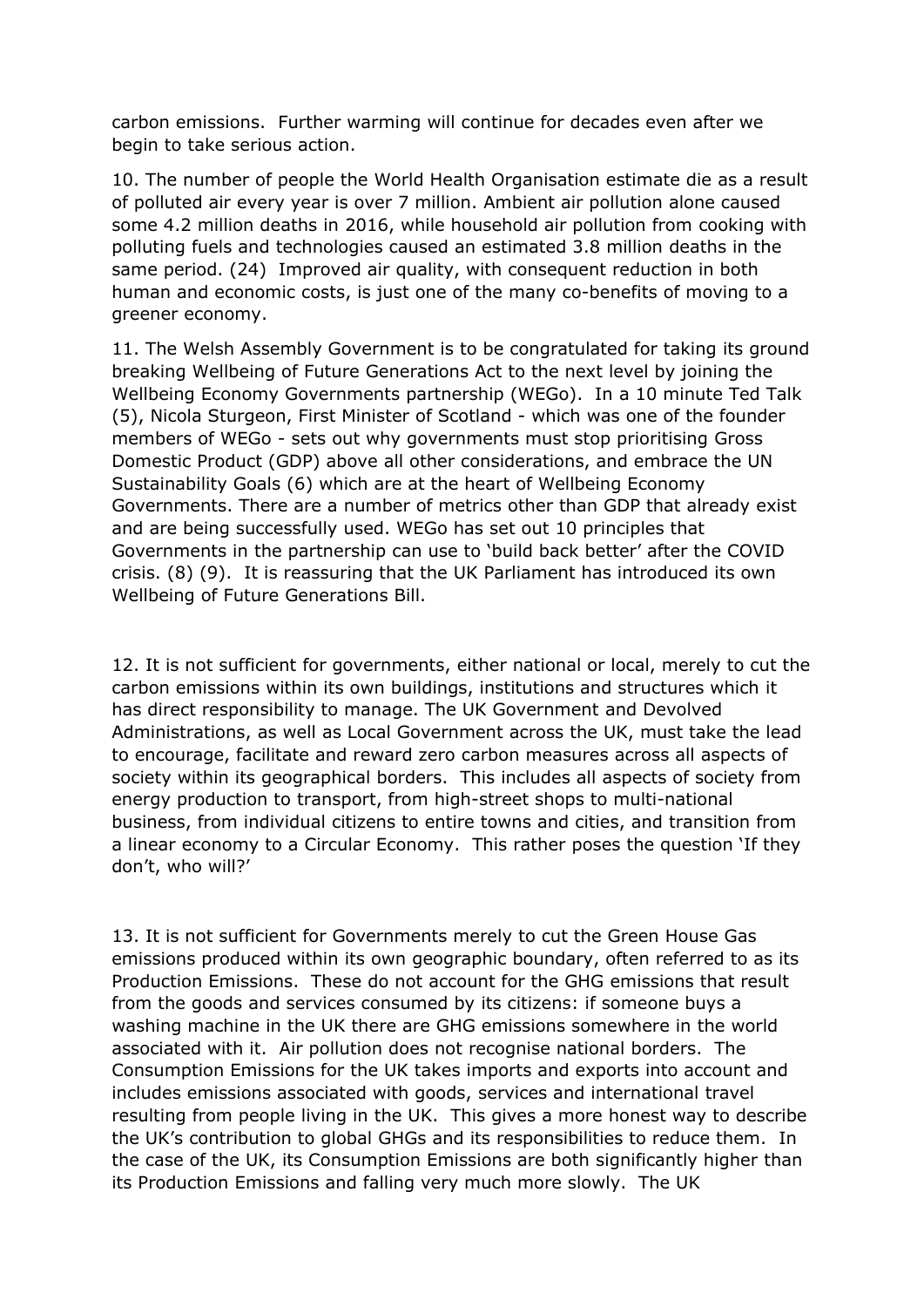Government must tell the truth about this. Failing to do so smacks of deception or, at best, creative accounting.

14. Countries and companies that extract fossil fuels (oil, gas and coal) already have several times more proven mineral reserves than we can burn and still remain anywhere close to 2  $\degree$ C of warming. (11) However, there are powerful individuals and organisations that are determined that these resources are brought to the surface and burned, otherwise they stand to lose trillions of US dollars. This represents a bitter conflict between recognising that these reserves MUST stay in the ground and the loss of these 'stranded assets' by a few powerful interests. (12) (13) It therefore becomes financially prudent, as well as a moral imperative, to ensure that public money is not tied up in this loselose conflict.

15. According to the Committee on Climate Change the UK's progress with GHG reductions are insufficient to meet its own targets. Moreover, these targets are inconsistent with keeping global warming below 2°C. (17)

16. Having a 'target date' for net zero carbon emissions is less important than recognising the concept of a Carbon Budget and the rate of reducing emissions necessary to keep within that budget. There is, therefore, an imperative to start emissions reductions NOW with the easiest cuts – the low hanging fruits – and build up to the harder asks. We simply do not have enough time to wait until we have a fully scoped master plan. Policy must state both target date and a reduction pathway i.e. the percentage rate of emissions reduction year on year. The proposed percentage rate of reduction varies from approximately 8% (UN 2019 Emissions Gap Report) (25) to 25% (CUSP) (15). Whichever proposal is chosen, the current UK rate of 2-3 % is hopelessly inadequate. (17)

17. Developing countries in the Global South account for a significant proportion of global Green House Gas (GHG) emissions, and this proportion is set to rise in coming years and decades.(22) The UK's contribution to Overseas Development Assistance (ODA) helps these countries to 'leapfrog' high emissions technology such as coal fired electricity generation and move directly to clean renewable energy such as wind or solar power. Moreover, the multiplier effect means that each UK£ spent on ODA results in multiple UK£s saved globally in reduced climate change impacts such as severe weather events that impact us all. Similarly, comparatively small amounts of money, in global terms, spent in the poorest countries on prioritising education for girls and making contraception widely available enabling economic opportunities for women, as well as similar measures that are considered fundamental rights in richer countries, have a practical as well as a transparency significance in ensuring Climate Justice, which is enshrined in the 2015 Paris Climate Agreement. Cutting UK Overseas Aid by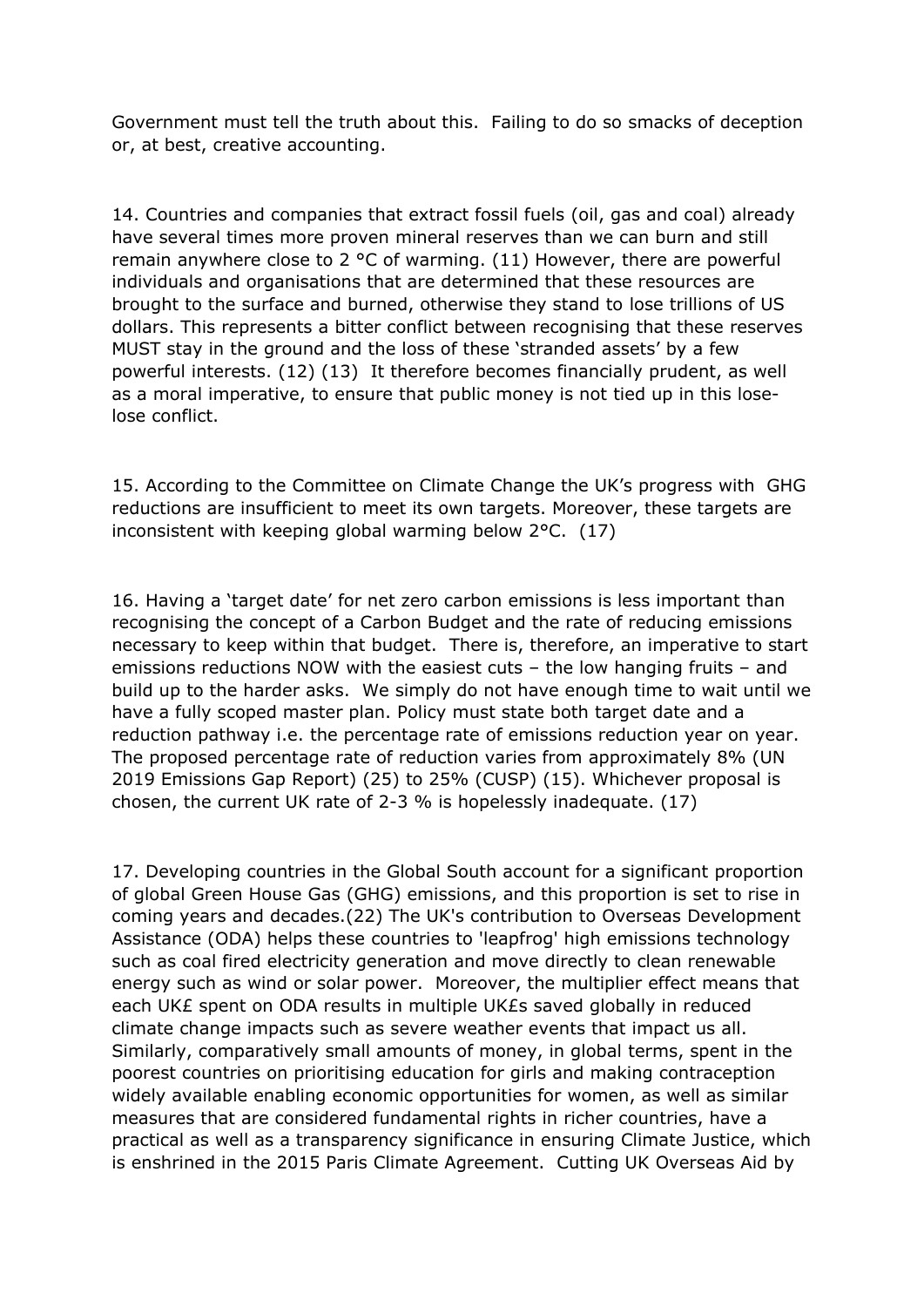£2.9 billion, as announced in July 2020 (19) is a reckless short-term measure that will have significant repercussions globally as well as locally.

18. By contrast, rich countries such as the UK need to realise that, economically, they have already arrived: it is time to embrace the fruits of growth that have been achieved over many decades of struggle. In the words of Katherine Trebeck and Jeremy Williams in The Economics of Arrival (23) it's time for the UK to "make itself at home" socially and politically. In a society with high levels of inequality such as the UK, all demographics across the economic spectrum are adversely affected: the lowest struggle to sustain a reasonable standard of living; the top find it necessary to surround themselves with high security measures that impinge on their freedom; and middle income earners, across most rich countries at present, are stranded in a stagnating economy. While the poorest countries need to continue to grow their economies (22) the richest need to recalibrate economic purpose, strengthen social institutions and secure wellbeing for all of its citizens. (23)

19. Government funded retraining will be necessary for people whose jobs did not survive the COVID crisis. This is an opportunity to ensure that retraining prioritises emerging green industries such as renewable energy generation and housing refurbishment as part of a Green New Deal.

20. Not only will individual jobs be permanently lost but some high GHG emission businesses, currently struggling or in decline, will never recover. It is imperative that the government protects the employees of these businesses, not the business themselves. It makes no sense to temporarily prop up businesses that, by their very nature, will have diminishing importance in a low carbon economy.

21. Like many other countries around the world, the UK's political decision making processes are hindered by 'single term' policies, and 'party politics' which makes long-term decision making on complex problems such as Climate Change (and Brexit) extremely slow and difficult. Deliberative democracy mechanisms such as Citizens Assemblies are a proven way of 'breaking the logjam' of intractable problems and providing the Government with a legitimate mandate to make the radical changes that are necessary in order to radically reduce our GHG emissions. They also ensure that society is supportive of the measures its government proposes to take. The UK Government can then send a clear message that Carbon emissions ARE going to be cut - starting NOW - not because government is imposing it but because UK citizens are recommending it.

22. The 2020 Citizens Convention on Climate in France produced impressive propositions in June 2020 (20). It is hoped that the UK Climate Assembly will be equally far-reaching. The structure ensures that individual assembly members are at least as well informed when they finally reach the voting stage in the procedure as politicians are when they vote, and commonly very much more so. However, the Assembly's mandate of Net Zero Carbon Emissions by 2050 is far too limiting. Dramatically more ambitious reductions are required. (15)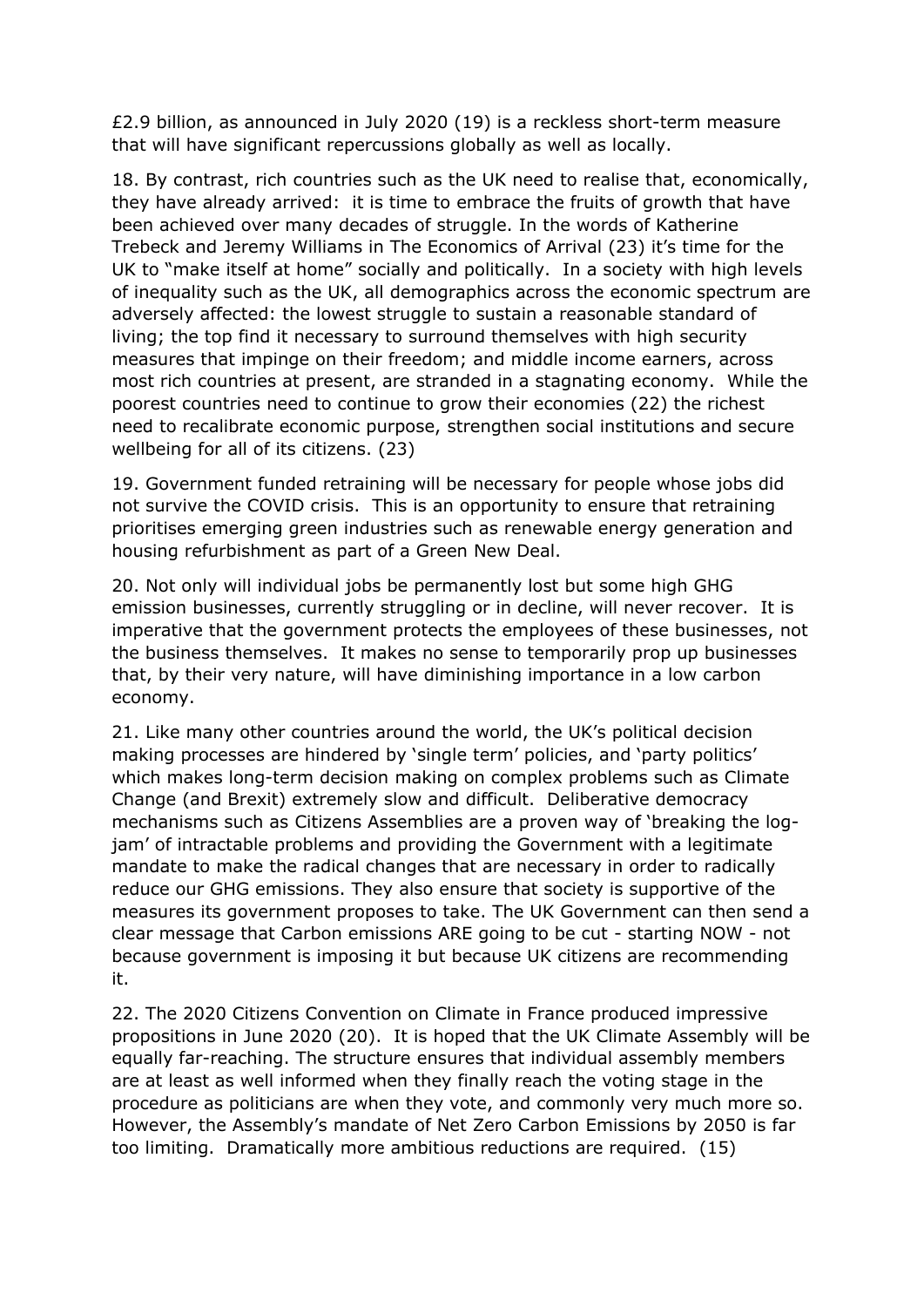23. Measures to reduce carbon emissions by enough to give a reasonable chance of avoiding climate and ecological collapse need not cost the earth. In the Stern Review, former Chief Economist to the World Bank, Nicholas Stern advised the UK Government in 2006 (10), and has refined the advice since (22), that such measures would be eminently affordable (in the order of 1 - 3% of global GDP), whereas failing to do so would likely be cripplingly expensive (upwards of 15 – 20% of global GDP). Stern has confirmed these figures in subsequent publications. (15)

24. "Now is exactly the time to invest for low-carbon growth, the growth story of the future ….. The low-carbon transition is a sound and sensible way of emerging from post crisis stagnation". Nicholas Stern, former Chief Economist at the World Bank and former co-chair of the Global Commission on the Economy and Climate, writing in 2015. (22)

25. We already have the technology and the expertise both to ensure that UK society and its economy recovers promptly and fully from the COVID-19 crisis AND to prevent global warming rising above 1.5 degrees centigrade above preindustrial levels. (21) All that is required is the political will, foresight and the appropriate measures.

The measures the UK Government must take, listed under three headings – Tell The Truth, Act Now, and Beyond Conventional Politics, need to include:

Tell The Truth.

26. Publish Carbon emissions for the UK on a Consumption basis as well as on a Production basis and encourage the G20 countries to do the same.

27. Explore and adopt a new metric to sit along side Gross Domestic Product (GDP), drawing on the principles of Wellbeing Economy Government (WEGo) and the UN Sustainable Development Goals. (6) GDP is fundamentally inadequate for conveying the truth about our current society and economy.

28. Divest fully and publicly from fossil fuel industries and use its influence to ensure that Devolved and Local Government also divest fully and publicly. The UK Government needs to be clear that promoting fossil; fuels is no longer acceptable.

Act Now.

29. Provide no unconditional financial bail-outs for high carbon intensity industries. That would merely lock us into a high carbon-dependency future.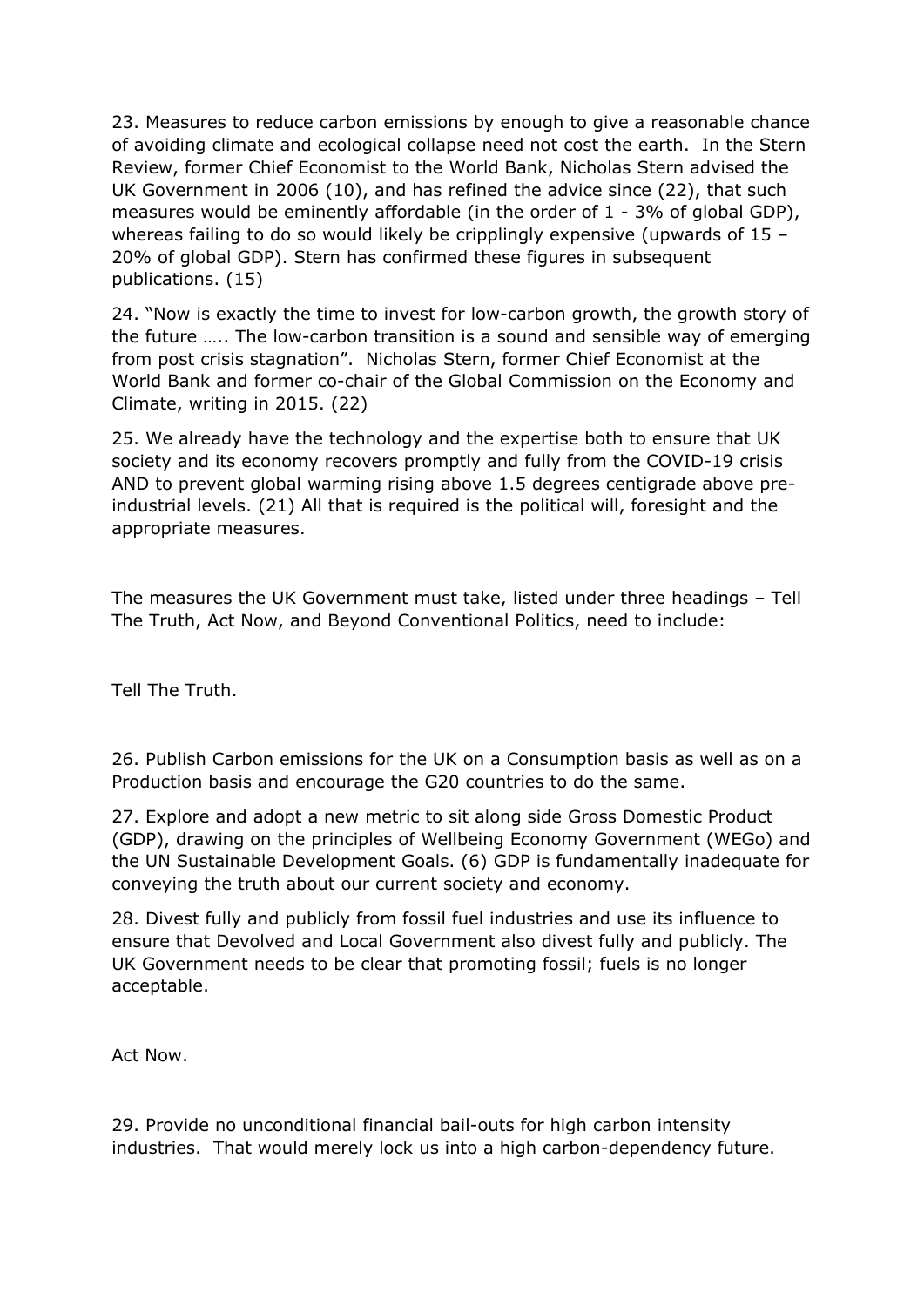30. Provide retraining opportunities in the renewable energy industries and elsewhere in the 'green economy'.

31. Promote 'low carbon intensity - high labour intensity' approaches. An example from the building sector would be the refurbishing of existing houses and other buildings rather than new buildings on green-field sites. An example from agriculture would be free-range poultry farming rather than Intensive Poultry Production (IPU).

32. Incentivise Job-sharing.

33. Encourage a shorter week.

34. Invest in public transport which has suffered because of the advice not to use it during the COVID crisis.

35. Encourage a Circular Economy across all levels of government and across UK society and the business sector which encourages 'reuse, refurbish, and recycle' as outlined, for example, by the Ellen MacArthur Foundation. (14)

36. Increase Overseas Development Assistance.

37. Cut GHG emissions by anything from 8% to 25% year on year starting NOW. (15)

Beyond Conventional Politics.

38. Hold periodic Citizens Climate Assemblies to both provide the government with a clear mandate and to ensure that the government and wider society agree on the scale and urgency of the measures that are required to radically reduce our emissions of Green House Gasses.

Summary of Recommendations.

ALL of the above measures, and more, can be achieved if the UK Parliament enacts the Climate and Ecological Emergency Bill (CEE Bill) (26) coming before Parliament promptly and in full.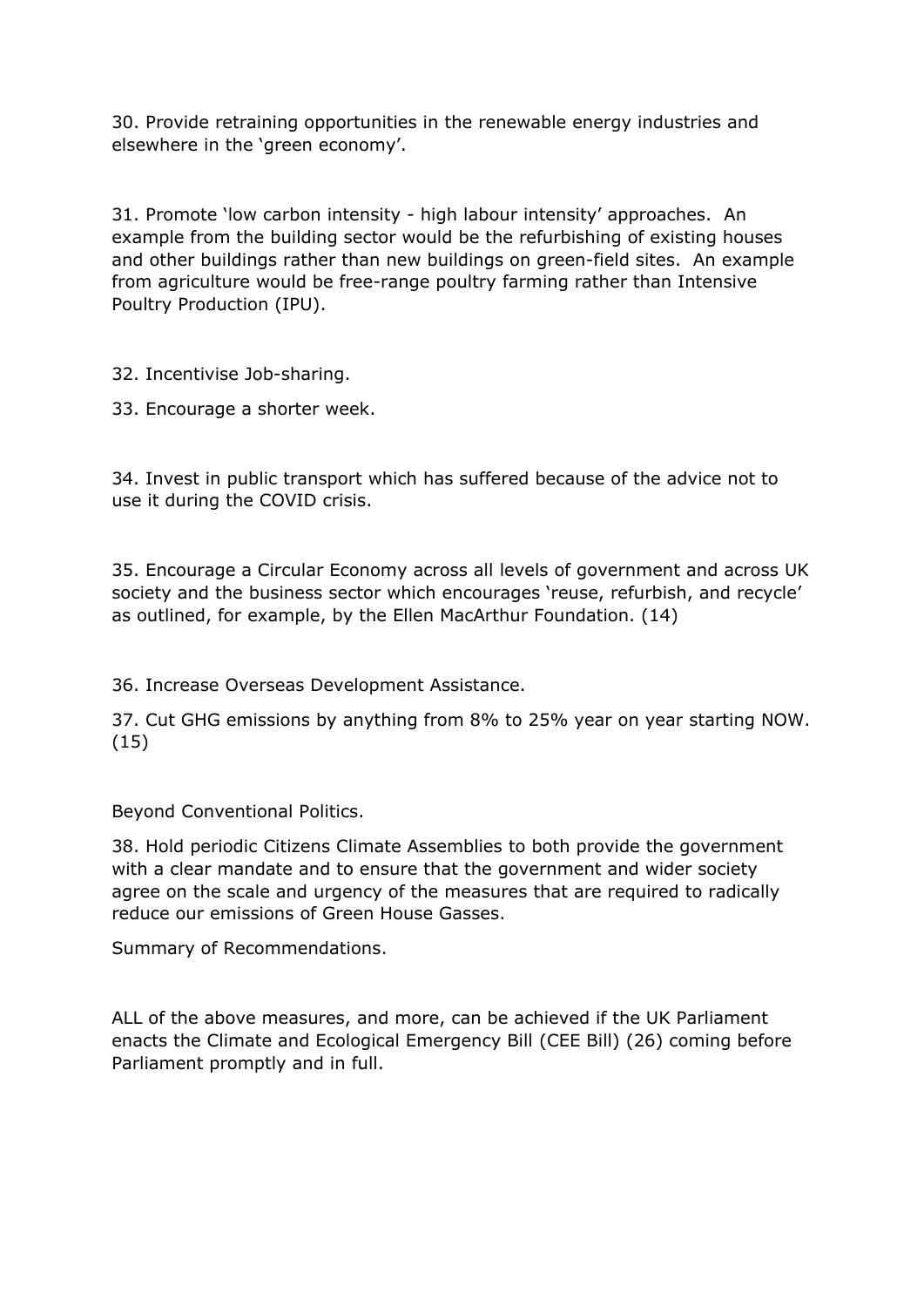References

(1) UN Build Back Better

https://www.un.org/en/un-coronavirus-communications-team/un-urgescountries-%E2%80%98build-back-better%E2%80%99

(2) CCC to UK Government

https://www.theccc.org.uk/publication/letter-building-a-resilient-recovery-fromthe-covid-19-crisis-to-prime-minister-boris-johnson/

(3) Open letter from global health workers

https://healthyrecovery.net/

(4) Dr. Elizabeth Sawin Ted Talk https://www.ted.com/talks/elizabeth\_sawin\_the\_power\_of\_multisolving\_for\_peo ple and climate

(5) Nicola Sturgeon WEGo Ted Talk https://www.ted.com/talks/nicola\_sturgeon\_why\_governments\_should\_prioritize \_well\_being

(6) UN Sustainability Goals

https://www.concordiavolunteers.org.uk/News/the-united-nations-sustainabledevelopmentgoals?gclid=EAIaIQobChMIqaLs\_p7r6QIVxbTtCh2P\_Q6cEAAYASAAEgL6mvD\_Bw E

(8) WEGo 10 principles on COVID

https://wellbeingeconomy.org/ten-principles-for-building-back-better-to-createwellbeing-economies-post-covid

(9) WEGo Economics for Covid Recovery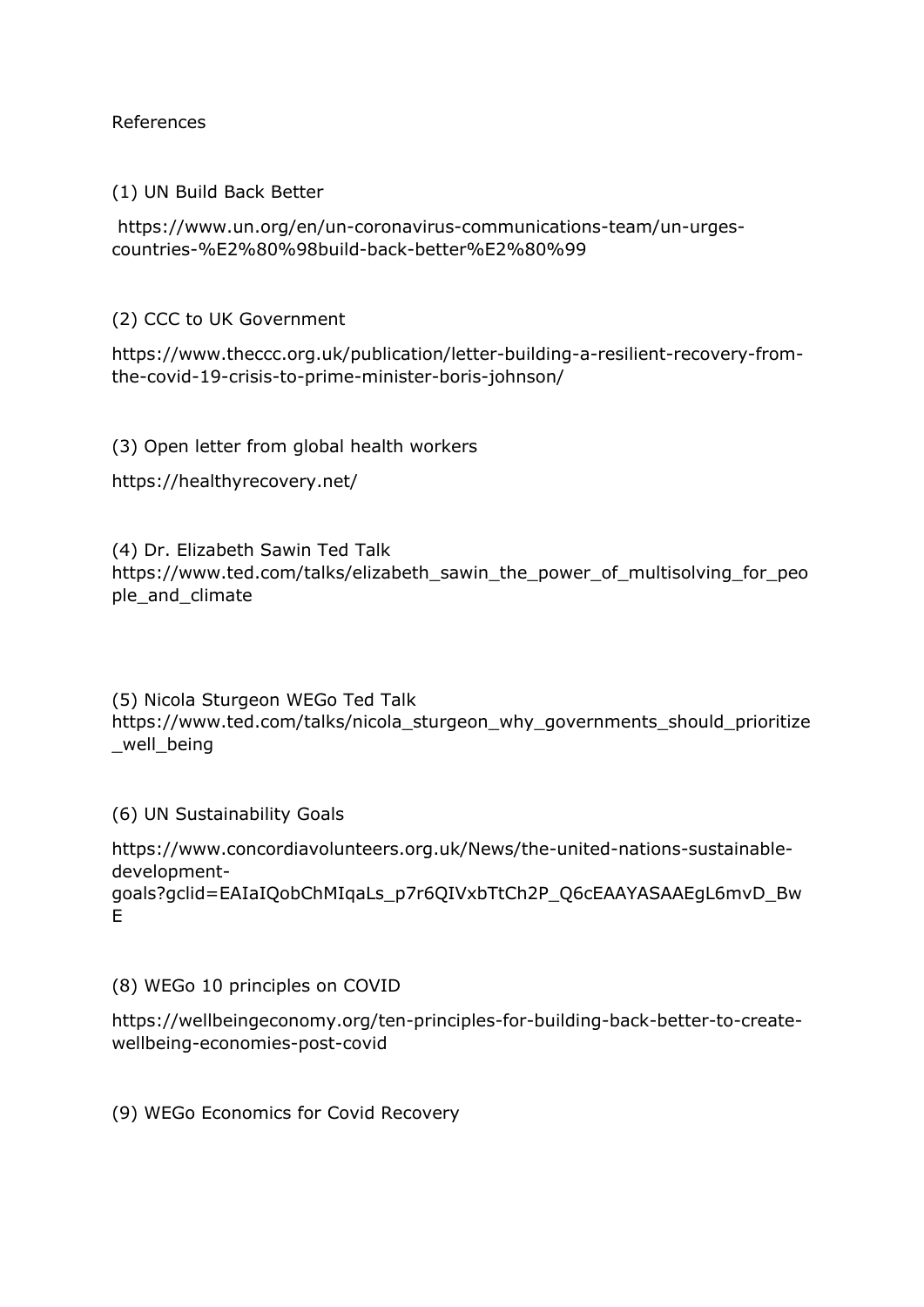https://wellbeingeconomy.org/wpcontent/uploads/2020/05/Wellbeing\_Economics\_for\_the\_COVID-19 recovery 10Principles.pdf

## (10) Stern Review

http://www.lse.ac.uk/GranthamInstitute/publication/the-economics-of-climatechange-the-stern-review/

(11) Nature: unburnable fossil fuel reserves https://www.nature.com/articles/517150a

(12) Grantham on stranded assets http://www.lse.ac.uk/GranthamInstitute/faqs/what-are-stranded-assets/

(13) Carbon Tracker on stranded assets and financial disruption https://carbontracker.org/fossil-fuels-will-peak-in-the-2020s-as-renewablessupply-all-growth-in-energy-demand/

(14) Ellen MacArthur Foundation https://www.ellenmacarthurfoundation.org/circular-economy/concept

(15) CUSP: Zero Carbon Sooner

https://www.cusp.ac.uk/themes/aetw/zero-carbon-sooner/

(16) Climate Assembly UK interim briefing on Covid-19 recovery

https://cliccaproduction.s3.amazonaws.com/media/documents/COVID\_19\_and\_recovery\_FIN AL\_w\_links\_003.pdf

(17) Climate Change Committee 2020 report. https://www.theccc.org.uk/publication/reducing-uk-emissions-2020-progressreport-to-parliament/

(18) IPCC Special Report on 1.5°C

https://www.ipcc.ch/sr15/